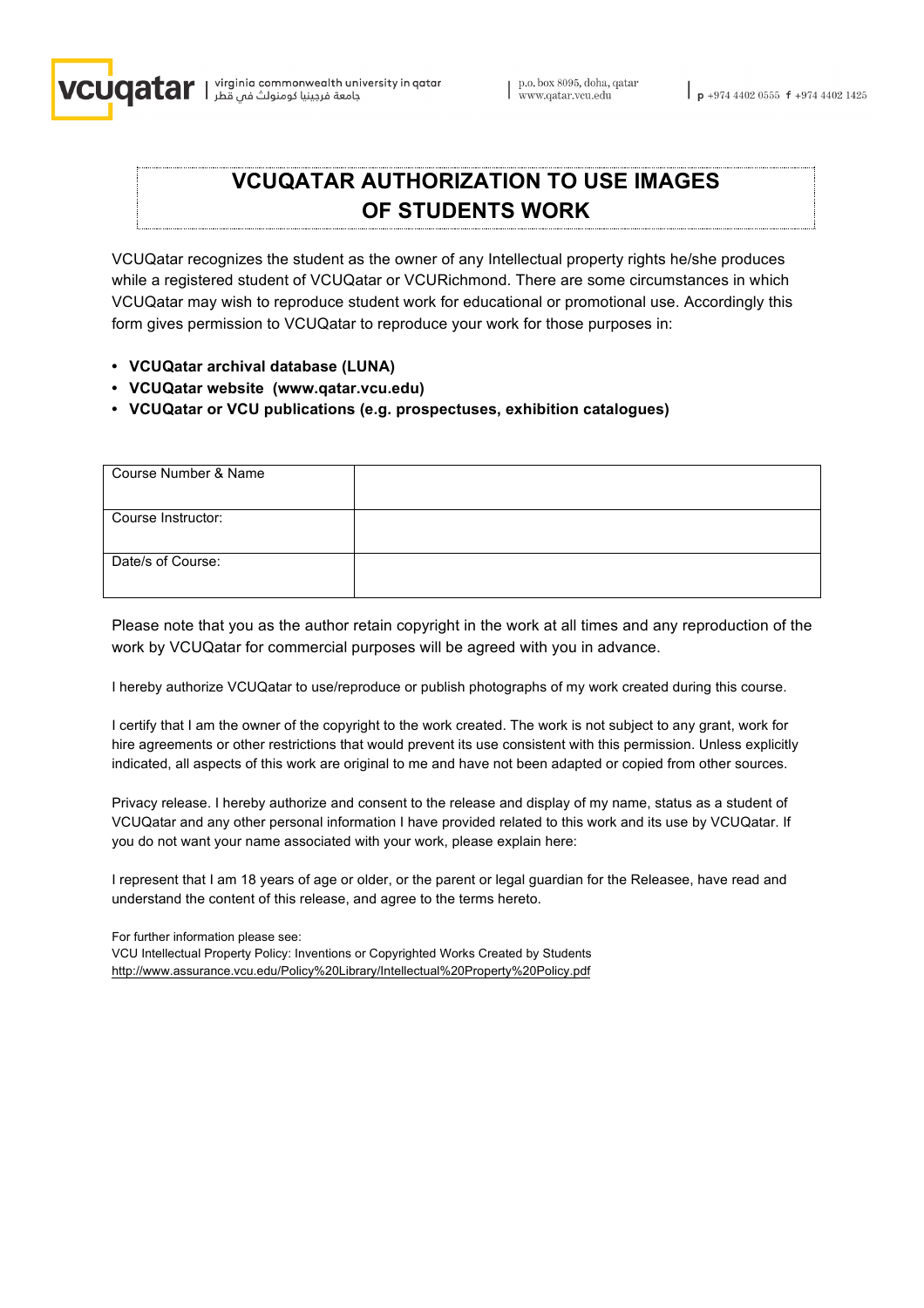

 $\mathbf{r}$ 

L

## **VCUQATAR AUTHORIZATION TO USE IMAGES OF STUDENTS WORK**

| Student Name: | Student ID Number: | Signature |
|---------------|--------------------|-----------|
|               |                    |           |
|               |                    |           |
|               |                    |           |
|               |                    |           |
|               |                    |           |
|               |                    |           |
|               |                    |           |
|               |                    |           |
|               |                    |           |
|               |                    |           |
|               |                    |           |
|               |                    |           |
|               |                    |           |
|               |                    |           |
|               |                    |           |
|               |                    |           |
|               |                    |           |
|               |                    |           |
|               |                    |           |
|               |                    |           |
|               |                    |           |
|               |                    |           |
|               |                    |           |
|               |                    |           |
|               |                    |           |
|               |                    |           |
|               |                    |           |
|               |                    |           |
|               |                    |           |
|               |                    |           |
|               |                    |           |
|               |                    |           |
|               |                    |           |